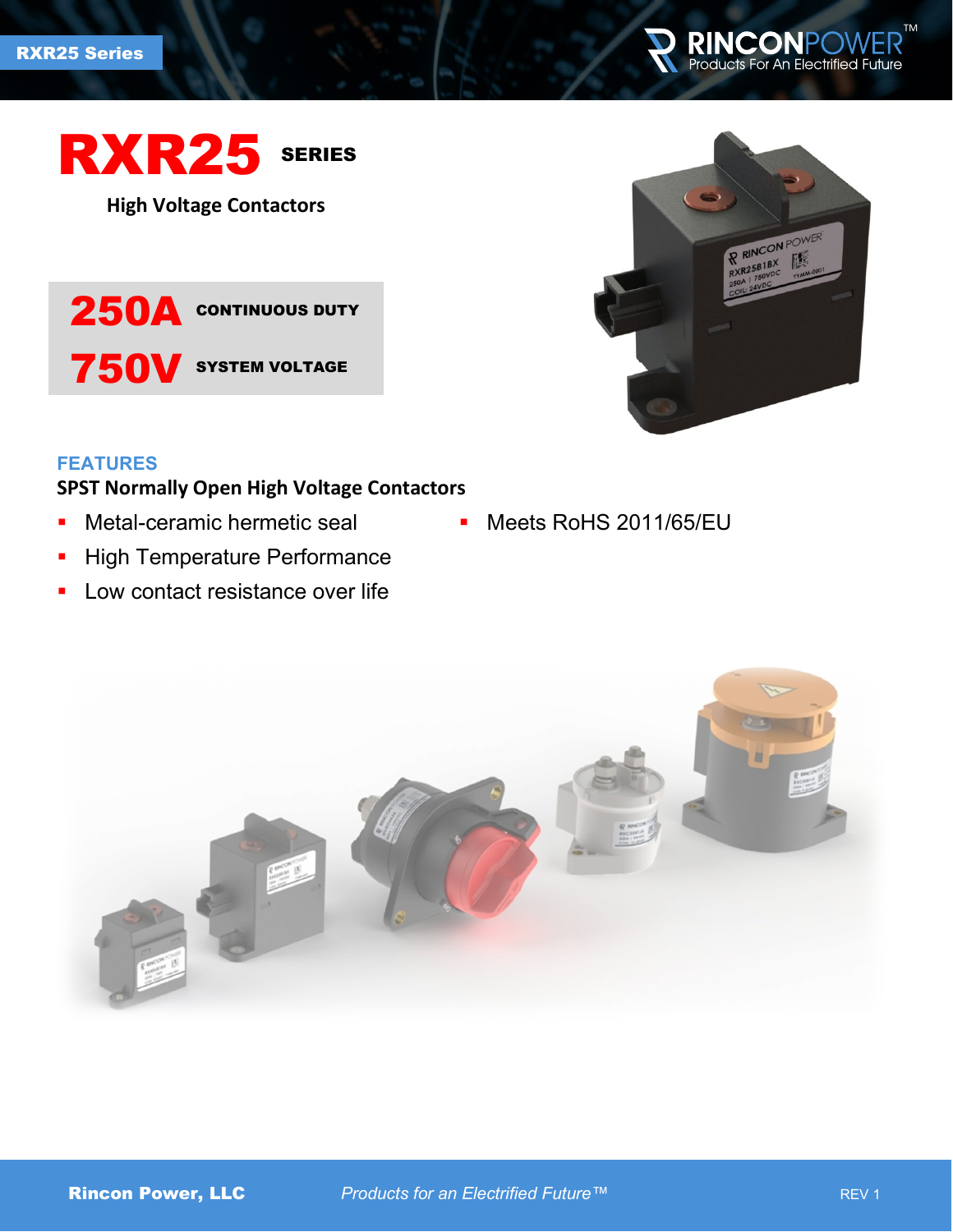

### **PERFORMANCE**

| <b>TABLE 1. SPECIFICATIONS</b>                   |                         |                                                                                  |             |  |
|--------------------------------------------------|-------------------------|----------------------------------------------------------------------------------|-------------|--|
| <b>CHARACTERISTIC</b>                            |                         | <b>MEASURE</b>                                                                   |             |  |
| <b>Contact Arrangement</b>                       |                         | Form X, SPST NO                                                                  |             |  |
| Max Switching Voltage 1                          |                         | 750 VDC                                                                          |             |  |
| Dielectric Withstand Voltage                     |                         | 2,500 VAC, 1 minute contacts to coil<br>3,000 VDC, 1 minute across open contacts |             |  |
| Continuous Current (60mm <sup>2</sup> conductor) |                         | 250A                                                                             |             |  |
| <b>Overload Current</b>                          | 20 seconds<br>2 minutes | 1.000A<br>500A                                                                   |             |  |
| Fault Interrupt (450V, 1 cycle)                  |                         | 2,000A                                                                           |             |  |
| Max Short Circuit Current -5 ms                  |                         | 8,000 A                                                                          |             |  |
| Min Insulation Resistance                        |                         | 1,000 Mohm @ 1,000VDC                                                            |             |  |
| Contact Voltage Drop (Max)                       |                         | 5mV @ 50A                                                                        |             |  |
| Operate Time (Max, incl bounce)                  |                         | 30ms                                                                             |             |  |
| Release Time (Max)                               |                         | 10ms                                                                             |             |  |
| Shock - Functional, 1/2 Sine, 11ms               |                         | 20G                                                                              |             |  |
| Shock - Destructive, 1/2 Sine, 11ms              |                         | 50G                                                                              |             |  |
| <b>Operating Temperature</b>                     |                         | $-40^{\circ}$ C to 85 $^{\circ}$ C                                               |             |  |
| <b>Ingress Protection</b>                        |                         | Exceeds IP69, (Hermetically sealed)                                              |             |  |
| Mechanical life                                  |                         | 200,000 cycles                                                                   |             |  |
| <b>AUXILIARY CONTACTS</b>                        |                         | <b>MEASURE</b>                                                                   |             |  |
| <b>Contact Arrangement</b>                       |                         | Not available                                                                    |             |  |
| <b>COIL (20° C)</b>                              |                         | <b>MEASURE</b>                                                                   |             |  |
| Nominal Voltage                                  |                         | 12 VDC                                                                           | 24 VDC      |  |
| Pick-up Voltage (Max)                            |                         | 9 VDC                                                                            | 18 VDC      |  |
| Drop-out Voltage (Min)                           |                         | $0.5$ VDC                                                                        | 1 VDC       |  |
| Coil Resistance +/- 10%                          |                         | $24\Omega$<br>5.2W                                                               | 96Ω<br>5.2W |  |
| Coil Power at Nominal Voltage                    |                         |                                                                                  |             |  |

#### **Current Carry** (85C Ambient)



| <b>TABLE 2. RESISTIVE LOAD SWITCHING</b><br>(MAKE / BREAK DATA) |                |                                                 |  |  |
|-----------------------------------------------------------------|----------------|-------------------------------------------------|--|--|
| <b>BI-DIRECTIONAL SWITCHING</b><br><b>VOLTAGE</b>               | <b>CURRENT</b> | <b>CYCLES</b><br>$(1 cycle = 1 make + 1 break)$ |  |  |
| 24V                                                             | 140A           | 75,000                                          |  |  |
| 450V                                                            | 250A           | 1,000 (BREAK only)                              |  |  |

<span id="page-1-0"></span><sup>1</sup> Contactor can be used in systems with higher voltages, but should be limited to no current, or very low current breaking. Contact Rincon Power for more details